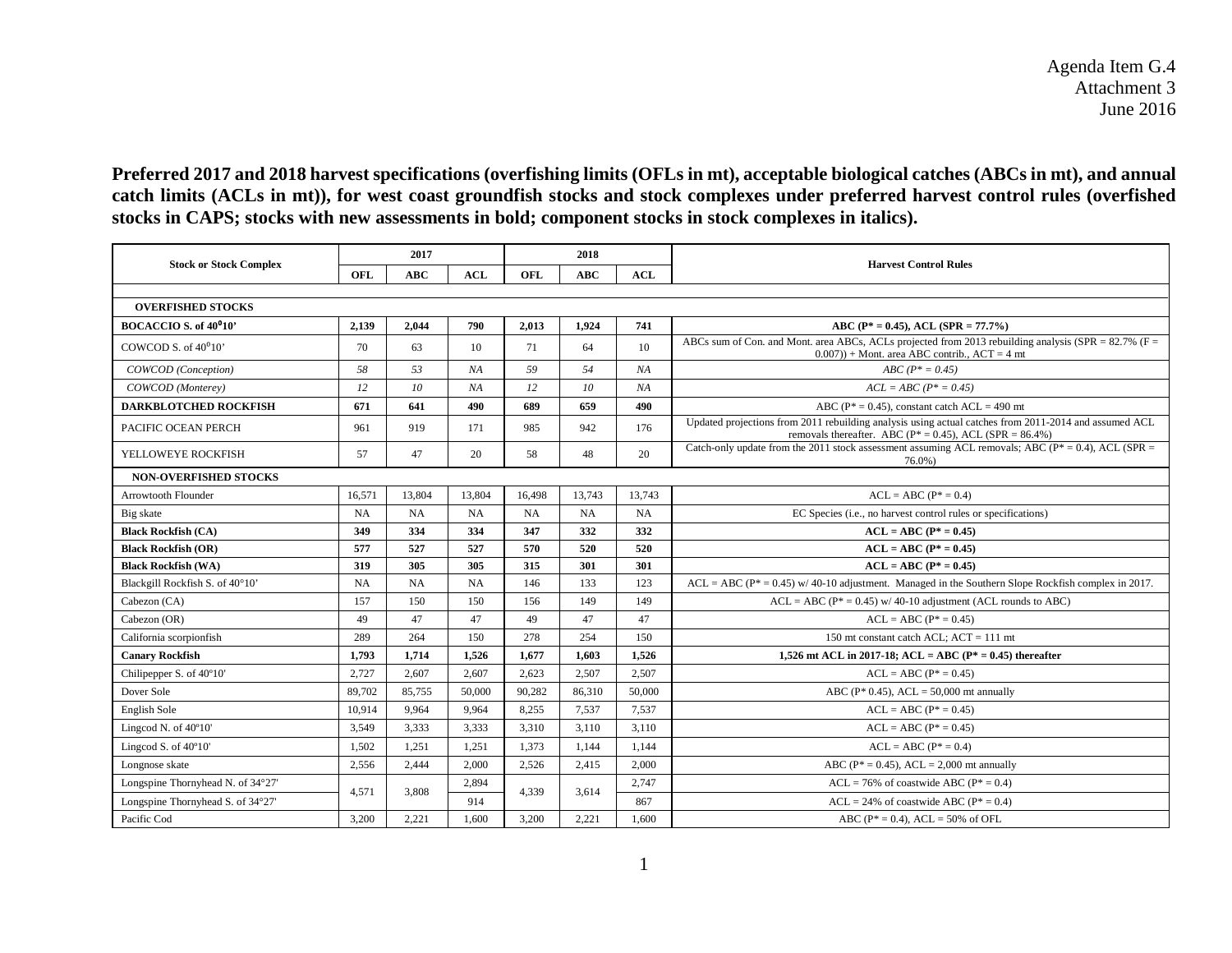| <b>Stock or Stock Complex</b>              | 2017   |                             |                             | 2018              |                          |                              |                                                                                                                                      |
|--------------------------------------------|--------|-----------------------------|-----------------------------|-------------------|--------------------------|------------------------------|--------------------------------------------------------------------------------------------------------------------------------------|
|                                            | OFL    | <b>ABC</b>                  | <b>ACL</b>                  | OFL<br><b>ABC</b> | <b>ACL</b>               | <b>Harvest Control Rules</b> |                                                                                                                                      |
|                                            |        |                             |                             |                   |                          |                              |                                                                                                                                      |
| <b>Petrale Sole</b>                        | 3,280  | 3,136                       | 3,136                       | 3,152             | 3,013                    | 3,013                        | $ACL = ABC (P^* = 0.45)$                                                                                                             |
| Sablefish N. of 36°                        | 8,050  | 7,350                       | 6,041                       | 8,329             | 7,604                    | 6,299                        | ACL: 40-10 rule applied to 84.9% of coastwide ABC ( $P^* = 0.4$ )                                                                    |
| Sablefish S. of 36°                        |        |                             | 1,075                       |                   |                          | 1,120                        | ACL: 40-10 rule applied to 15.1% of coastwide ABC ( $P^* = 0.4$ )                                                                    |
| Shortbelly                                 | 6,950  | 5,789                       | 500                         | 6,950             | 5,789                    | 500                          | ABC ( $P^* = 0.4$ ), ACL = 500 mt annually                                                                                           |
| Shortspine Thornyhead N. of 34°27'         |        | 2,619                       | 1,713                       |                   | 2,596                    | 1,698                        | $ACL = 65.4\%$ of coastwide ABC ( $P^* = 0.4$ )                                                                                      |
| Shortspine Thornyhead S. of 34°27'         | 3,144  |                             | 906                         | 3,116             |                          | 898                          | $ACL = 34.6\%$ of coastwide ABC ( $P^* = 0.4$ )                                                                                      |
| Spiny dogfish                              | 2,514  | 2,094                       | 2,094                       | 2,500             | 2,083                    | 2,083                        | $ACL = ABC (P^* = 0.4)$                                                                                                              |
| Splitnose S. of $40^010$                   | 1,841  | 1,760                       | 1,760                       | 1,842             | 1,761                    | 1,761                        | $ACL = ABC (P^* = 0.45)$                                                                                                             |
| Starry flounder                            | 1,847  | 1,282                       | 1,282                       | 1,847             | 1,282                    | 1,282                        | $ACL = ABC (P^* = 0.4)$                                                                                                              |
| <b>Widow Rockfish</b>                      | 14,130 | 13,508                      | 13,508                      | 13,237            | 12,655                   | 12,655                       | $ACL = ABC (P* = 0.45)$                                                                                                              |
| Yellowtail N. of $40^010$                  | 6,786  | 6,196                       | 6,196                       | 6,574             | 6,002                    | 6,002                        | $ACL = ABC (P^* = 0.45)$                                                                                                             |
| <b>STOCK COMPLEXES</b>                     |        |                             |                             |                   |                          |                              |                                                                                                                                      |
| Nearshore Rockfish North                   | 118    | 105                         | 105                         | 119               | 105                      | 105                          | Sum of component species specifications                                                                                              |
| <b>Black</b> and yellow                    | 0.0    | 0.0                         | 0.0                         | 0.0               | 0.0                      | 0.0                          | $ACL = ABC (P^* = 0.45)$                                                                                                             |
| Blue(CA)                                   | 34.1   | 31.1                        | 30.9                        | 34.8              | 31.8                     | 31.8                         | $ACL = ABC (P^* = 0.45)$ w/40-10 adjustment. The stock is projected to be above target in 2018 under the<br>Expected Catch scenario. |
| Blue $(OR & WA)$                           | 32.3   | 26.9                        | 26.9                        | 32.3              | 26.9                     | 26.9                         | $ACL = ABC (P^* = 0.45)$                                                                                                             |
| <b>Brown</b>                               | 2.0    | 1.8                         | 1.8                         | 2.0               | 1.9                      | 1.9                          | $ACL = ABC (P^* = 0.45)$                                                                                                             |
| Calico                                     | $\sim$ | $\mathcal{L}_{\mathcal{A}}$ | $\mathcal{L}_{\mathcal{A}}$ | $\sim$            | $\sim$                   | $\sim$                       | $ACL = ABC (P^* = 0.45)$                                                                                                             |
| China                                      | 30.2   | 27.5                        | 27.5                        | 29.3              | 26.8                     | 26.8                         | $ACL = ABC (P^* = 0.45)$                                                                                                             |
| Copper                                     | 11.2   | 10.3                        | 10.3                        | 11.6              | 10.6                     | 10.6                         | $ACL = ABC (P^* = 0.45)$                                                                                                             |
| Gopher                                     | $\sim$ | ×.                          | $\sim$                      | ×.                | ×.                       | ÷.                           | $ACL = ABC (P^* = 0.45)$                                                                                                             |
| Grass                                      | 0.7    | 0.5                         | 0.5                         | 0.7               | 0.5                      | 0.5                          | $ACL = ABC (P^* = 0.45)$                                                                                                             |
| Kelp                                       | 0.0    | 0.0                         | 0.0                         | 0.0               | 0.0                      | 0.0                          | $ACL = ABC (P^* = 0.45)$                                                                                                             |
| Olive                                      | 0.3    | 0.3                         | 0.3                         | 0.3               | 0.3                      | 0.3                          | $ACL = ABC (P^* = 0.45)$                                                                                                             |
| Quillback                                  | 7.4    | 6.2                         | 6.2                         | 7.4               | 6.2                      | 6.2                          | $ACL = ABC (P^* = 0.45)$                                                                                                             |
| Treefish                                   | 0.2    | 0.2                         | 0.2                         | 0.2               | 0.2                      | 0.2                          | $ACL = ABC (P^* = 0.45)$                                                                                                             |
| Shelf Rockfish North                       | 2,303  | 2,049                       | 2,049                       | 2,302             | 2,048                    | 2,047                        | Sum of component species specifications                                                                                              |
| Bronzespotted                              |        | $\sim$                      | $\sim$                      | $\sim$            |                          |                              | $ACL = ABC (P^* = 0.45)$                                                                                                             |
| Bocaccio                                   | 284.0  | 236.9                       | 236.9                       | 284.0             | 236.9                    | 236.9                        | $ACL = ABC (P^* = 0.45)$                                                                                                             |
| Chameleon                                  |        |                             | $\overline{\phantom{a}}$    | $\sim$            | $\overline{\phantom{a}}$ | $\overline{\phantom{a}}$     | $ACL = ABC (P^* = 0.45)$                                                                                                             |
| Chilipepper                                | 205.2  | 196.2                       | 196.2                       | 197.4             | 188.7                    | 188.7                        | $ACL = ABC (P^* = 0.45)$                                                                                                             |
| Cowcod                                     | 0.4    | 0.3                         | 0.3                         | 0.4               | 0.3                      | 0.3                          | $ACL = ABC (P* = 0.45)$                                                                                                              |
| Flag                                       | 0.1    | 0.1                         | 0.1                         | 0.1               | 0.1                      | 0.1                          | $ACL = ABC (P^* = 0.45)$                                                                                                             |
| Freckled                                   |        |                             |                             |                   |                          |                              | $ACL = ABC (P^* = 0.45)$                                                                                                             |
| Greenblotched                              | 1.3    | 1.1                         | 1.1                         | 1.3               | 1.1                      | 1.1                          | $ACL = ABC (P^* = 0.45)$                                                                                                             |
| Greenspotted 40°10' to 42° N. lat.         | 9.4    | 8.5                         | 8.2                         | 9.3               | 8.5                      | 8.2                          | ACL: 40-10 rule applied to 22.2% of northern model (CA N of $34^{\circ}27'$ N latitude) ABC ( $P^* = 0.45$ )                         |
| Greenspotted N. of 42 N. lat. (OR &<br>WA) | 6.1    | 5.1                         | 5.1                         | 6.1               | 5.1                      | 5.1                          | $ACL = ABC (P^* = 0.45)$                                                                                                             |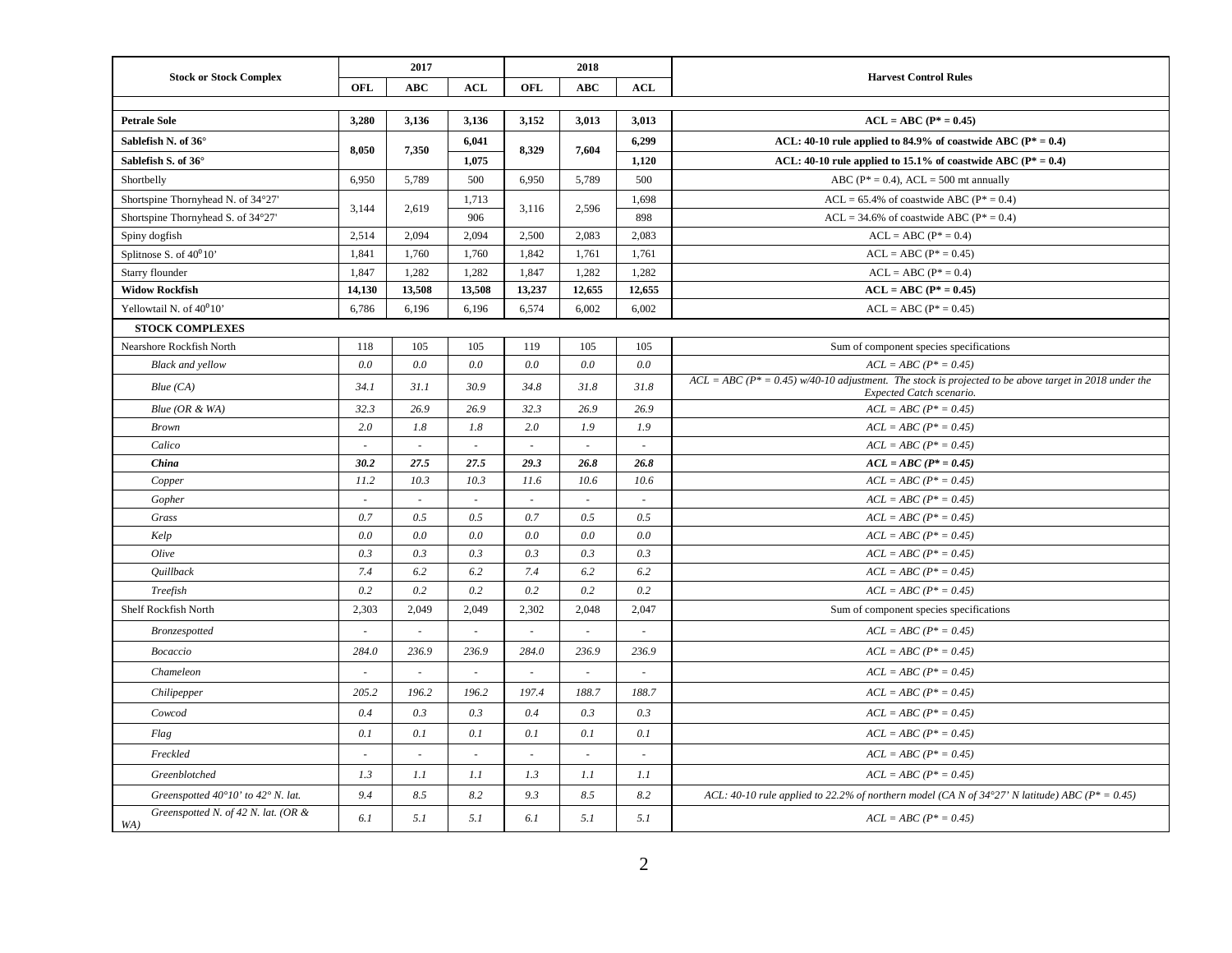| <b>Stock or Stock Complex</b>     |                          | 2017                        |            |         | 2018                     |                          |                                             |
|-----------------------------------|--------------------------|-----------------------------|------------|---------|--------------------------|--------------------------|---------------------------------------------|
|                                   | OFL                      | <b>ABC</b>                  | <b>ACL</b> | OFL     | <b>ABC</b>               | <b>ACL</b>               | <b>Harvest Control Rules</b>                |
|                                   |                          |                             |            |         |                          |                          |                                             |
| Greenstriped                      | 1,299.6                  | 1,186.5                     | 1,186.5    | 1,306.4 | 1,192.7                  | 1,192.7                  | $ACL = ABC (P^* = 0.45)$                    |
| Halfbanded                        | $\sim$                   | $\sim$                      | $\sim$     | $\sim$  | $\sim$                   | $\sim$                   | $ACL = ABC (P^* = 0.45)$                    |
| Harlequin                         | $\overline{\phantom{a}}$ | $\sim$                      | $\sim$     | $\sim$  | $\overline{\phantom{a}}$ | $\overline{\phantom{a}}$ | $ACL = ABC (P^* = 0.45)$                    |
| Honeycomb                         | $\sim$                   | $\sim$                      |            |         |                          |                          | $ACL = ABC (P^* = 0.45)$                    |
| Mexican                           |                          | $\sim$                      |            |         | $\sim$                   | ä,                       | $ACL = ABC (P^* = 0.45)$                    |
| Pink                              | 0.0                      | 0.0                         | 0.0        | 0.0     | 0.0                      | 0.0                      | $ACL = ABC (P^* = 0.45)$                    |
| Pinkrose                          | $\sim$                   | $\sim$                      | $\sim$     | $\sim$  | $\sim$                   | $\sim$                   | $ACL = ABC (P^* = 0.45)$                    |
| <b>Puget Sound</b>                | $\sim$                   | $\mathcal{L}_{\mathcal{A}}$ | $\sim$     | $\sim$  | $\sim$                   | $\sim$                   | $ACL = ABC (P^* = 0.45)$                    |
| Pygmy                             | $\sim$                   | $\sim$                      | $\sim$     | $\sim$  | $\sim$                   | $\sim$                   | $ACL = ABC (P^* = 0.45)$                    |
| Redstripe                         | 269.9                    | 225.1                       | 225.1      | 269.9   | 225.1                    | 225.1                    | $ACL = ABC (P^* = 0.45)$                    |
| Rosethorn                         | 12.9                     | 10.8                        | 10.8       | 12.9    | 10.8                     | 10.8                     | $ACL = ABC (P^* = 0.45)$                    |
| Rosy                              | 3.0                      | 2.5                         | 2.5        | 3.0     | 2.5                      | 2.5                      | $ACL = ABC (P^* = 0.45)$                    |
| Silvergray                        | 159.4                    | 133.0                       | 133.0      | 159.4   | 133.0                    | 133.0                    | $ACL = ABC (P^* = 0.45)$                    |
| Speckled                          | 0.2                      | 0.1                         | 0.1        | 0.2     | 0.1                      | 0.1                      | $ACL = ABC (P^* = 0.45)$                    |
| Squarespot                        | 0.2                      | 0.1                         | 0.1        | 0.2     | 0.1                      | 0.1                      | $ACL = ABC (P^* = 0.45)$                    |
| Starry                            | 0.0                      | 0.0                         | 0.0        | 0.0     | 0.0                      | 0.0                      | $ACL = ABC (P^* = 0.45)$                    |
| Stripetail                        | 40.4                     | 33.7                        | 33.7       | 40.4    | 33.7                     | 33.7                     | $ACL = ABC (P^* = 0.45)$                    |
| Swordspine                        | 0.0                      | 0.0                         | 0.0        | 0.0     | 0.0                      | 0.0                      | $ACL = ABC (P^* = 0.45)$                    |
| <b>Tiger</b>                      | 1.0                      | 0.8                         | 0.8        | 1.0     | 0.8                      | 0.8                      | $ACL = ABC (P^* = 0.45)$                    |
| Vermilion                         | 9.7                      | 8.1                         | 8.1        | 9.7     | 8.1                      | 8.1                      | $ACL = ABC (P^* = 0.45)$                    |
| Slope Rockfish North              | 1,897                    | 1,755                       | 1,755      | 1,896   | 1,754                    | 1,754                    | Sum of component species specifications     |
| Aurora (assuming sigma = $0.39$ ) | 17.5                     | 16.6                        | 16.6       | 17.5    | 16.6                     | 16.6                     | $ACL = ABC (P^* = 0.45)$                    |
| Bank                              | 17.2                     | 14.4                        | 14.4       | 17.2    | 14.4                     | 14.4                     | $ACL = ABC (P^* = 0.45)$                    |
| Blackgill                         | 4.7                      | 3.9                         | 3.9        | 4.7     | 3.9                      | 3.9                      | $ACL = ABC (P^* = 0.45)$                    |
| Redbanded                         | 45.3                     | 37.7                        | 37.7       | 45.3    | 37.7                     | 37.7                     | $ACL = ABC (P^* = 0.45)$                    |
| Rougheye/Blackspotted             | 210.7                    | 192.4                       | 192.4      | 214.6   | 195.9                    | 195.9                    | $ACL = ABC (P^* = 0.45)$                    |
| Sharpchin                         | 364.0                    | 332.3                       | 332.3      | 358.4   | 327.2                    | 327.2                    | $ACL = ABC (P^* = 0.45)$                    |
| Shortraker                        | 18.7                     | 15.6                        | 15.6       | 18.7    | 15.6                     | 15.6                     | $ACL = ABC (P^* = 0.45)$                    |
| Splitnose                         | 1,026.7                  | 981.6                       | 981.6      | 1,027.1 | 981.9                    | 981.9                    | $ACL = ABC (P^* = 0.45)$                    |
| Yellowmouth                       | 192.4                    | 160.5                       | 160.5      | 192.4   | 160.5                    | 160.5                    | $ACL = ABC (P^* = 0.45)$                    |
| Nearshore Rockfish South          | 1,329                    | 1,166                       | 1,163      | 1,344   | 1,180                    | 1,179                    | Sum of component species specifications     |
| <b>Shallow Nearshore Species</b>  | NA                       | NA                          | NA         | NA      | NA                       | NA                       | NA                                          |
| <b>Black and yellow</b>           | 27.5                     | 23.0                        | 23.0       | 27.5    | 23.0                     | 23.0                     | $ACL = ABC (P^* = 0.45)$                    |
| China                             | 13.3                     | 12.2                        | 10.8       | 13.8    | 12.6                     | 11.5                     | $ACL = ABC (P^* = 0.45)$ w/40-10 adjustment |
| Gopher (N of Pt. Conception)      | 144.0                    | 120.1                       | 120.1      | 144.0   | 120.1                    | 120.1                    | $ACL = ABC (P^* = 0.45)$                    |
| Gopher (S of Pt. Conception)      | 25.6                     | 21.4                        | 21.4       | 25.6    | 21.4                     | 21.4                     | $ACL = ABC (P^* = 0.45)$                    |
| Grass                             | 59.6                     | 49.7                        | 49.7       | 59.6    | 49.7                     | 49.7                     | $ACL = ABC (P^* = 0.45)$                    |
| Kelp                              | 27.7                     | 23.1                        | 23.1       | 27.7    | 23.1                     | 23.1                     | $ACL = ABC (P^* = 0.45)$                    |
| Deeper Nearshore Species          | NA                       | NA                          | NA         | NA      | NA                       | NA                       | NA                                          |
|                                   |                          |                             |            |         |                          |                          |                                             |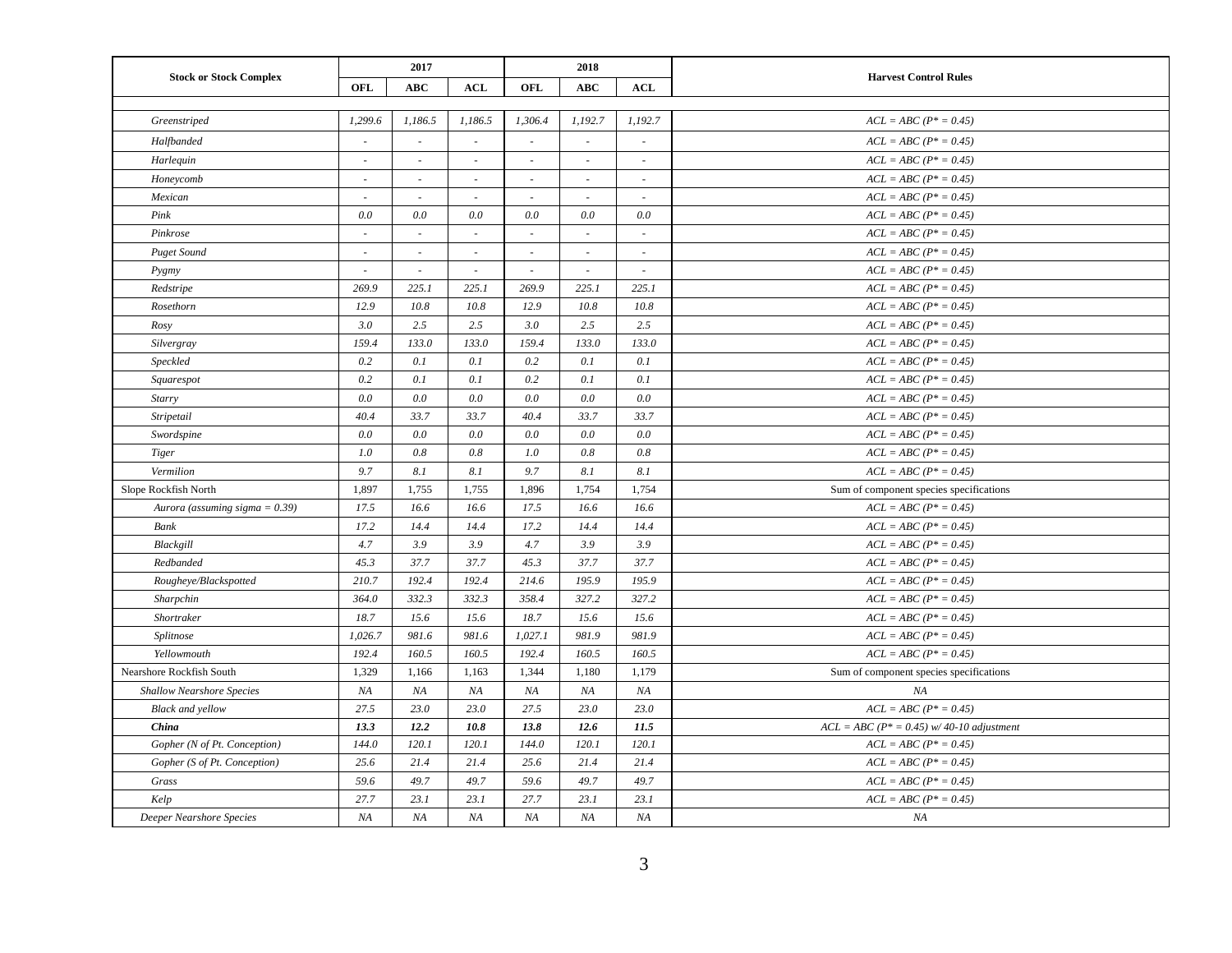| <b>Stock or Stock Complex</b>     | 2017                     |            |            | 2018                        |            |                          |                                                                                                                                      |
|-----------------------------------|--------------------------|------------|------------|-----------------------------|------------|--------------------------|--------------------------------------------------------------------------------------------------------------------------------------|
|                                   | OFL                      | <b>ABC</b> | <b>ACL</b> | OFL                         | <b>ABC</b> | <b>ACL</b>               | <b>Harvest Control Rules</b>                                                                                                         |
|                                   |                          |            |            |                             |            |                          |                                                                                                                                      |
| Blue (assessed area)              | 234.5                    | 214.1      | 212.8      | 239.4                       | 218.6      | 218.6                    | $ACL = ABC (P^* = 0.45) w/40-10$ adjustment. The stock is projected to be above target in 2018 under the<br>Expected Catch scenario. |
| Blue (S of 34 $27'$ N. lat.)      | 72.9                     | 60.8       | 60.8       | 72.9                        | 60.8       | 60.8                     | $ACL = ABC (P^* = 0.45)$                                                                                                             |
| <b>Brown</b>                      | 170.0                    | 155.2      | 155.2      | 174.0                       | 158.8      | 158.8                    | $ACL = ABC (P^* = 0.45)$                                                                                                             |
| Calico                            | ÷                        | $\sim$     | ×.         | $\overline{\phantom{a}}$    | $\sim$     | $\sim$                   | $ACL = ABC (P^* = 0.45)$                                                                                                             |
| Copper                            | 310.9                    | 283.8      | 283.8      | 316.7                       | 289.2      | 289.2                    | $ACL = ABC (P^* = 0.45)$                                                                                                             |
| Olive                             | 224.6                    | 187.4      | 187.4      | 224.6                       | 187.4      | 187.4                    | $ACL = ABC (P^* = 0.45)$                                                                                                             |
| Quillback                         | 5.4                      | 4.5        | 4.5        | 5.4                         | 4.5        | 4.5                      | $ACL = ABC (P^* = 0.45)$                                                                                                             |
| Treefish                          | 13.2                     | 11.0       | 11.0       | 13.2                        | 11.0       | 11.0                     | $ACL = ABC (P^* = 0.45)$                                                                                                             |
| Shelf Rockfish South              | 1,917                    | 1,624      | 1,623      | 1,918                       | 1,625      | 1,624                    | Sum of component species specifications                                                                                              |
| Bronzespotted                     | 3.6                      | 3.0        | 3.0        | 3.6                         | 3.0        | 3.0                      | $ACL = ABC (P^* = 0.45)$                                                                                                             |
| Chameleon                         | ÷                        | $\sim$     | $\sim$     | $\sim$                      | ÷.         | $\sim$                   | $ACL = ABC (P^* = 0.45)$                                                                                                             |
| Flag                              | 23.4                     | 19.5       | 19.5       | 23.4                        | 19.5       | 19.5                     | $ACL = ABC (P^* = 0.45)$                                                                                                             |
| Freckled                          | $\sim$                   | $\sim$     | $\sim$     | $\sim$                      |            | $\sim$                   | $ACL = ABC (P^* = 0.45)$                                                                                                             |
| Greenblotched                     | 23.1                     | 19.3       | 19.3       | 23.1                        | 19.3       | 19.3                     | $ACL = ABC (P^* = 0.45)$                                                                                                             |
| Greenspotted                      | 78.9                     | 72.0       | 70.9       | 78.5                        | 71.7       | 70.7                     | ACL: 40-10 rule applied to 77.8% of northern model (CA N of 34°27' N latitude) ABC plus the southern<br>model ABC ( $P^* = 0.45$ )   |
| Greenstriped                      | 238.4                    | 217.7      | 217.7      | 239.6                       | 218.8      | 218.8                    | $ACL = ABC (P^* = 0.45)$                                                                                                             |
| Halfbanded                        | $\sim$                   | $\sim$     | $\omega$   | $\mathcal{L}_{\mathcal{A}}$ | $\sim$     | $\sim$                   | $ACL = ABC (P^* = 0.45)$                                                                                                             |
| Harlequin                         | $\overline{\phantom{a}}$ | $\sim$     | $\sim$     | $\overline{\phantom{a}}$    | ÷,         | $\overline{\phantom{a}}$ | $ACL = ABC (P^* = 0.45)$                                                                                                             |
| Honeycomb                         | 9.9                      | 8.2        | 8.2        | 9.9                         | 8.2        | 8.2                      | $ACL = ABC (P^* = 0.45)$                                                                                                             |
| Mexican                           | 5.1                      | 4.2        | 4.2        | 5.1                         | 4.2        | 4.2                      | $ACL = ABC (P^* = 0.45)$                                                                                                             |
| Pink                              | 2.5                      | 2.1        | 2.1        | 2.5                         | 2.1        | 2.1                      | $ACL = ABC (P^* = 0.45)$                                                                                                             |
| Pinkrose                          | $\overline{\phantom{a}}$ | $\sim$     | $\sim$     | $\overline{\phantom{a}}$    | $\sim$     | $\overline{\phantom{a}}$ | $ACL = ABC (P^* = 0.45)$                                                                                                             |
| Pygmy                             | $\overline{\phantom{a}}$ | $\sim$     | $\sim$     | $\overline{\phantom{a}}$    | $\sim$     | $\overline{\phantom{a}}$ | $ACL = ABC (P^* = 0.45)$                                                                                                             |
| Redstripe                         | 0.5                      | 0.4        | 0.4        | 0.5                         | 0.4        | 0.4                      | $ACL = ABC (P^* = 0.45)$                                                                                                             |
| Rosethorn                         | 2.1                      | 1.8        | 1.8        | 2.1                         | 1.8        | 1.8                      | $ACL = ABC (P^* = 0.45)$                                                                                                             |
| Rosy                              | 44.5                     | 37.1       | 37.1       | 44.5                        | 37.1       | 37.1                     | $ACL = ABC (P^* = 0.45)$                                                                                                             |
| Silvergray                        | 0.5                      | 0.4        | 0.4        | 0.5                         | 0.4        | 0.4                      | $ACL = ABC (P^* = 0.45)$                                                                                                             |
| Speckled                          | 39.4                     | 32.8       | 32.8       | 39.4                        | 32.8       | 32.8                     | $ACL = ABC (P^* = 0.45)$                                                                                                             |
| Squarespot                        | 11.1                     | 9.2        | 9.2        | 11.1                        | 9.2        | 9.2                      | $ACL = ABC (P^* = 0.45)$                                                                                                             |
| Starry                            | 62.6                     | 52.2       | 52.2       | 62.6                        | 52.2       | 52.2                     | $ACL = ABC (P^* = 0.45)$                                                                                                             |
| Stripetail                        | 23.6                     | 19.7       | 19.7       | 23.6                        | 19.7       | 19.7                     | $ACL = ABC (P^* = 0.45)$                                                                                                             |
| Swordspine                        | 14.2                     | 11.9       | 11.9       | 14.2                        | 11.9       | 11.9                     | $ACL = ABC (P^* = 0.45)$                                                                                                             |
| Tiger                             | 0.0                      | 0.0        | 0.0        | 0.0                         | 0.0        | 0.0                      | $ACL = ABC (P^* = 0.45)$                                                                                                             |
| Vermilion                         | 269.3                    | 224.6      | 224.6      | 269.3                       | 224.6      | 224.6                    | $ACL = ABC (P^* = 0.45)$                                                                                                             |
| Yellowtail                        | 1,064.4                  | 887.7      | 887.7      | 1,064.4                     | 887.7      | 887.7                    | $ACL = ABC (P^* = 0.45)$                                                                                                             |
| Slope Rockfish South              | 827                      | 718        | 707        | 683                         | 586        | 586                      | Sum of component species specifications                                                                                              |
| Aurora (assuming sigma = $0.39$ ) | 74.4                     | 70.9       | 70.9       | 74.5                        | 71.0       | 71.0                     | $ACL = ABC (P^* = 0.45)$                                                                                                             |
| Bank                              | 503.2                    | 419.7      | 419.7      | 503.2                       | 419.7      | 419.7                    | $ACL = ABC (P^* = 0.45)$                                                                                                             |
| Blackgill                         | 143.0                    | 130.6      | 120.2      | $N\!A$                      | NA         | NA                       | $ACL = ABC (P^* = 0.45)$ w/40-10 adjustment. Managed with stock-specific specifications in 2018.                                     |